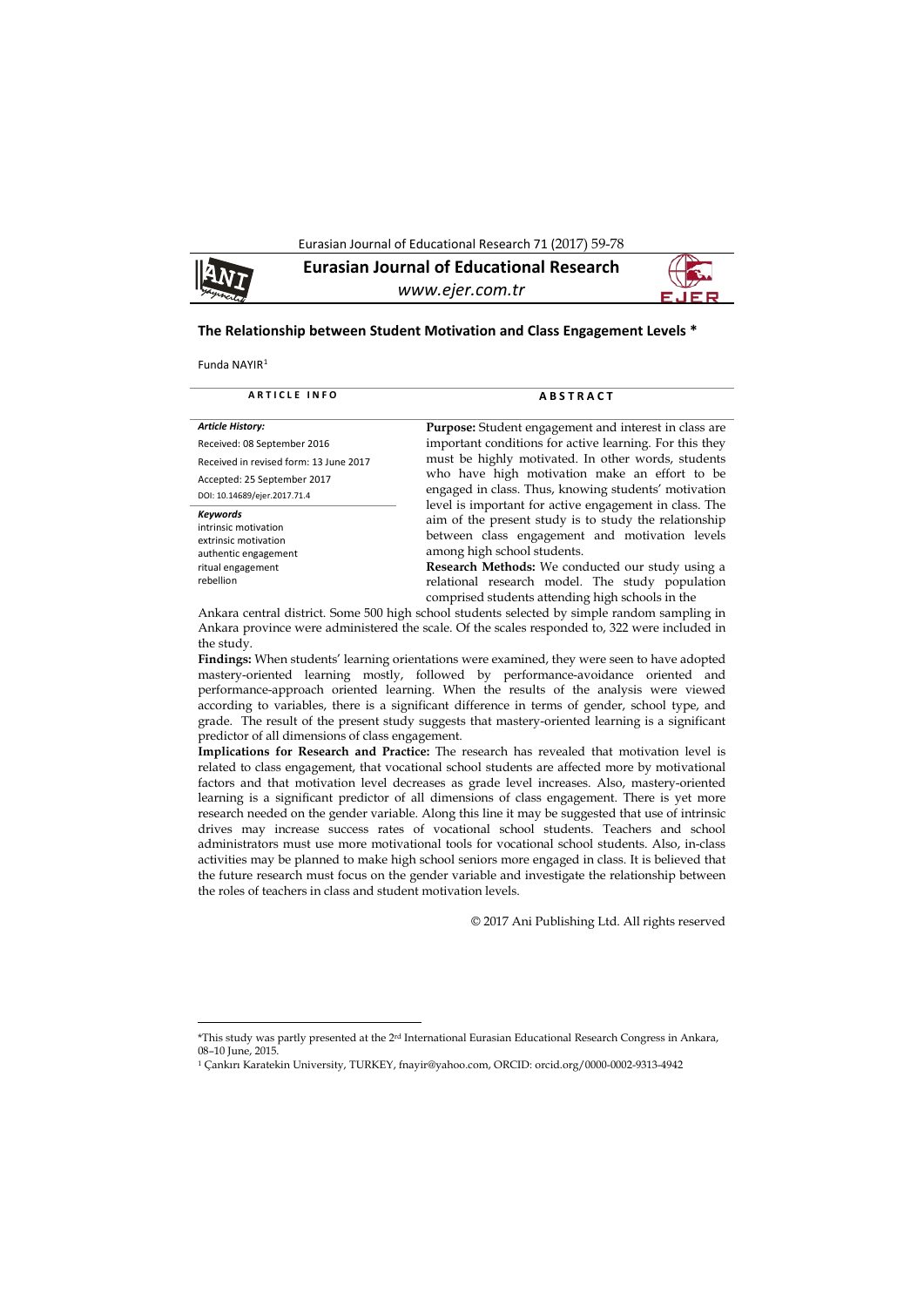## **Introduction**

Students must be actively engaged and show interest in classes to achieve effective learning in school. For this they must be highly motivated and interested in classes. What is expected from students during the teaching-learning process is to have intrinsic motivation and authentic engagement in classes. To achieve this, students' motivation levels must first be identified and activities must be planned to promote their active engagement in classes. Therefore, teachers must be aware of their students' motivation levels and employ motivation strategies to ensure their authentic engagement in classes.

Student engagement, a phenomenon that cannot be directly observed (Schlechty, 2002), is a process that facilitates learning (Turner & Patrick, 2004) and increases academic success (Marks, 2000). Engagement is an important predictor of success. The more students engage themselves in academic activities, the more they will be successful (Harboura, Lauren, Chris & Lindsay, 2015). The fact that students focus on assignments and subjects means that teachers have achieved their intended purpose and students are actively engaged in the learning process. An engaged student dedicates himself to the subject and performs with enthusiasm and care during the learning process because he attributes a value to it. Even when faced with challenges while doing the assignment, a student continues to study and finds a personal value and meaning in his assignment (Schlechty, 2002). Student engagement also means a student's enthusiasm to engage in the learning process gives him a need to learn, voluntary engagement in learning, and the will to succeed (Bomia, Beluzo, Demeester, Elander, Johnson, & Sheldon, 1997, p. 294).

Student engagement has three dimensions, which are emotional, behavioral, and cognitive (Fredricks, Blumenfeld, & Paris, 2004). A review of the literature shows that these dimensions are associated with different concepts. Table 1 below depicts the dimensions of student engagement and the concepts associated with them.

When Table 1 is examined, students who exhibit behavioral engagement are seen to have good school attendance, partake in school activities, and adhere to school rules. Students who exhibit emotional engagement feel that they belong with the school, show interest in classes and learning and develop positive or negative emotions toward academic and social factors in school. Students who exhibit cognitive engagement are enthusiastic about learning, do not avoid challenging tasks, are aware of their goals and accomplishments, and are able to control themselves. According to Schlechty (2002), a student attributes a value to what he does and shows different levels of engagement based on this value during the process. These levels are examined in five dimensions, namely, authentic engagement, ritual engagement, passive compliance, retreatism, and rebellion.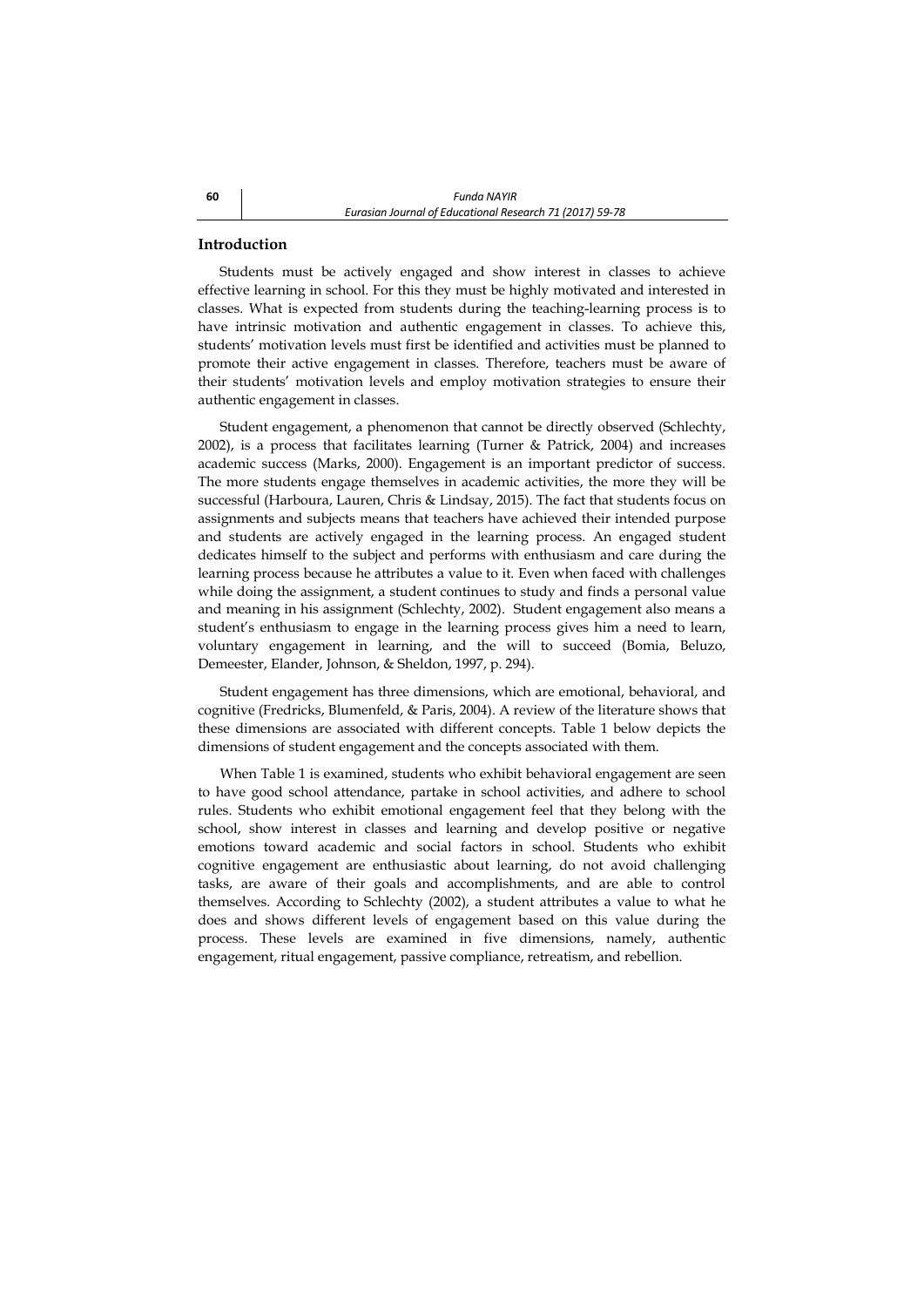## **Table 1**

*Dimensions of Student Engagement*

| <b>Dimensions</b> | $\circ$ $\circ$<br>Exemplified in the following elements                                                                                                                                                                                                                                                                                                | References                                                                                                                                                                                                                                                                                                                                                                                                                                                    |
|-------------------|---------------------------------------------------------------------------------------------------------------------------------------------------------------------------------------------------------------------------------------------------------------------------------------------------------------------------------------------------------|---------------------------------------------------------------------------------------------------------------------------------------------------------------------------------------------------------------------------------------------------------------------------------------------------------------------------------------------------------------------------------------------------------------------------------------------------------------|
|                   | • Participation<br>• Presence                                                                                                                                                                                                                                                                                                                           | Fredricks, Blumenfeld, & Paris<br>(2004)                                                                                                                                                                                                                                                                                                                                                                                                                      |
| Behavioral        | $\bullet$ On task<br>• Behavior<br>• Compliance with rules<br>• Effort, persistence, concentration,<br>attention, rates of/quality of<br>contribution<br>• Involvement in school-related activities                                                                                                                                                     | Tyler & Boelter (2008)                                                                                                                                                                                                                                                                                                                                                                                                                                        |
| Emotional         | • Positive and negative reactions to<br>teachers, classmates,<br>• Academic activity and school<br>• Student attitude (thoughts, feelings,<br>outlook)<br>• Perception of the value of learning<br>• Interest and enjoyment<br>• Happiness<br>• Identification with school<br>• Sense of belonging within a school                                      | Fredricks, Blumenfeld, & Paris<br>(2004)<br>Tyler & Boelter (2008), Patrick et<br>al. (2007), Johnson (2008),<br>Hulleman et al. (2008), Walker &<br>Greene (2009), Wentzel et al.<br>(2004), Libbey (2004), Shin et al.<br>(2007), Martin & Dowson (2009),<br>Tsai et al. (2008), Shernoff &<br>Schmidt (2008), Gottfried et al.<br>(2001)                                                                                                                   |
| Cognitive         | • Volition learning (learning by choice)<br>• Investment and willingness to exert<br>effort<br>• Thoughtfulness (applying the processes<br>of deep thinking)<br>• Self-regulation<br>• Goal setting<br>• Use of meta-cognitive strategies<br>• Preference for challenge<br>• Resiliency and persistence<br>• Mastery orientation<br>• A sense of agency | Fredricks, Blumenfeld & Paris<br>(2004), Tyler & Boelter (2008),<br>Walker & Greene (2009),<br>Bandura et al. (1996), Bacchini &<br>Magliulo (2003), Martin &<br>Dowson (2009), Zimmerman &<br>Cleary (2006), Dembo & Eaton<br>(2000), Nota et al. (2004), Schunk<br>(2008), Caprara et al. (2008),<br>Joseph (2006), Dinsmore et al.<br>(2008), Long et al. (2007), Bong<br>(2004), Anderson et al. (2005),<br>Gottfried et al. (2001),<br>Joselowsky (2007) |

## **Reference:** Gibbs and Poskitt, 2010.

In authentic engagement, students find a personal meaning in their activities, have a high level of interest and do not retreat in the face of a challenge. In ritual engagement, students do what is required, but do not attach a personal meaning to the assignment. In passive compliance, students expend minimum effort merely to avoid negative consequences and pay little attention to the details. In retreatism, students reject class activities, learning objectives, and tools and methods to achieve these objectives, and emotionally disengage themselves. In rebellion, students reject class activities and objectives and substitute them with their own new objectives and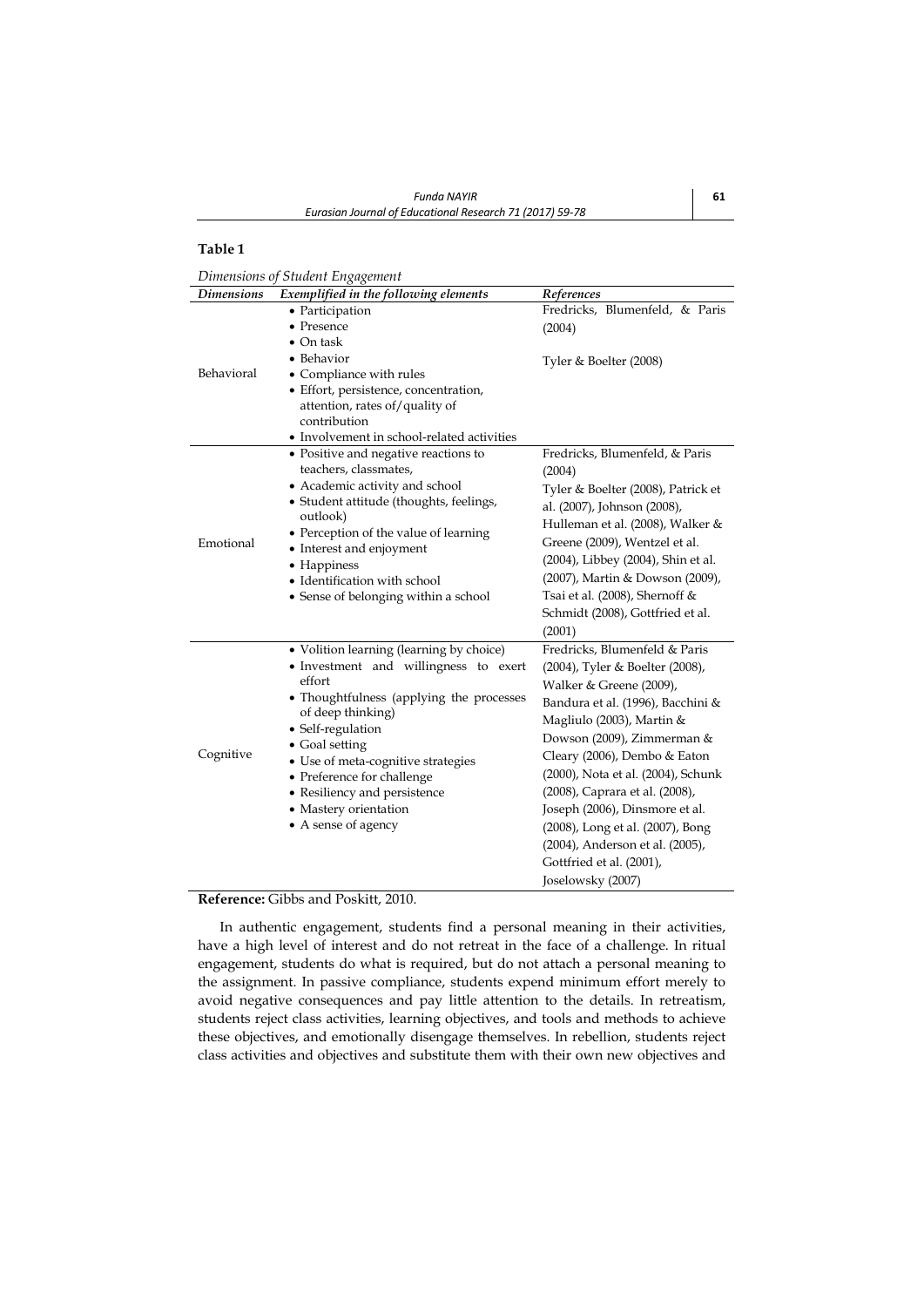tools (Schlechty, 2001). Although class engagement level is addressed in five dimensions in the literature, a study conducted by Nayir (2014; 2015) on high school students suggested there are three dimensions of class engagement. Nayir (2014; 2015) examined class engagement level by adhering to the three dimensions in the literature, including "engagement at rebellion level", "authentic engagement", and "ritual engagement". The present study discusses class engagement level in three dimensions of authentic engagement, ritual engagement and rebellion using the scale developed by Nayir (2014). According to Ryan and Deci (2009), student engagement level is related to student motivation because motivation is an important prerequisite of student engagement in the learning process.

Defining motivation, being the determinant of individuals' behaviors, according to the self-determination theory, Ryan and Deci (2000) suggests that individuals feel the need to be autonomous, competent, and related. 'Autonomy' refers to an individual's choosing his own behaviors, 'competence' refers to his adapting to the environment, and 'relatedness' means his being close to others (Ryan & Deci, 2000). In other words, individuals perform actions to satisfy these three needs. Failure to satisfy them results in a lack of motivation. Therefore, an individual has different levels of motivation according to his level of need.

Motivation levels are examined under three headings: lack of motivation, extrinsic motivation, and intrinsic motivation. Lack of motivation is a condition in which no meaning is attributed to actions. In extrinsic motivation, individuals demonstrate a specific behavior due to an external influence, for reward expectations or to satisfy their own ego. In intrinsic motivation, on the other hand, individuals demonstrate a specific behavior due to enjoyment or interest in it, or to their instinct to succeed (Reeve, Deci, & Ryan, 2004). At this point, what motivational factors influence students, how these factors should be used, and how motivational level influences student engagement are important. The research suggests that students with intrinsic motivation demonstrate authentic engagement; those with extrinsic motivation demonstrate ritual engagement, passive compliance, and retreatism; and students lacking motivation demonstrate engagement at the rebellion level (Saeed & Zyngier, 2012). The research also suggests that students with intrinsic motivation have a high level of academic success and a low level of concern, and are engaged more than those with extrinsic motivation (Wigfield & Eccles, 2002; Wigfield & Waguer, 2005). In other words, the self-determination theory suggested by Ryan and Deci (2000) is related to the student class engagement level suggested by Schlechty (2002). Figure 1 below shows the relationship between student motivation and class engagement levels.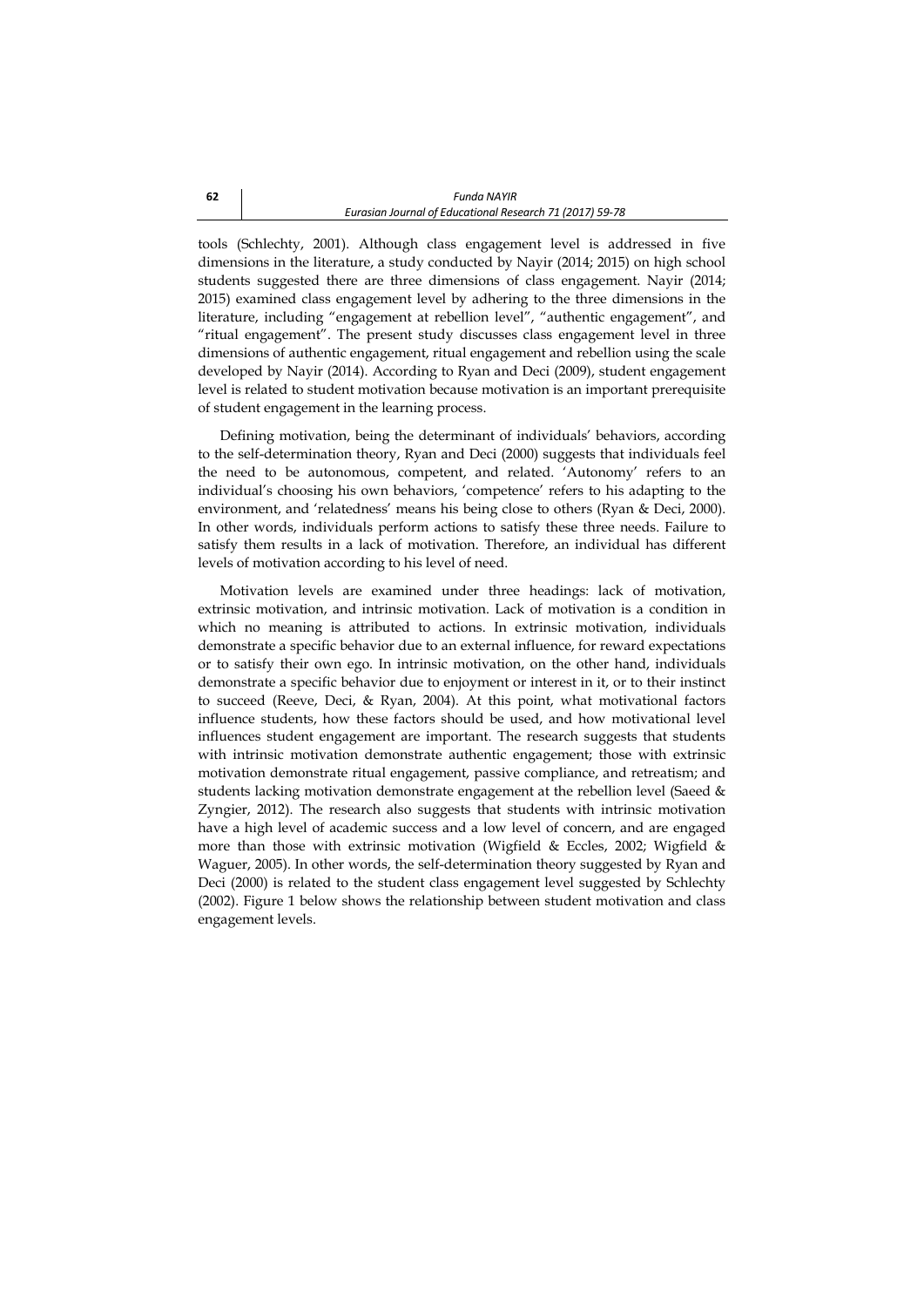

**Figure 1.** Relationship between motivation and student engagement

## *(Saeed & Zyngier, 2012, p. 256)*

As seen in Figure 1, students' motivation levels are related to their class engagement levels. Students lacking motivation are engaged in classes at rebellion level; those with extrinsic motivation are engaged in classes at retreatism, passive compliance, and ritual engagement levels; and those with intrinsic motivation are engaged at an authentic engagement level. At this point, what is important is to promote intrinsic motivation among students.

According to the self-determination theory, individuals define a target and their degree of achievement of this target defines their motivation (Ryan & Deci, 2002). In other words, it may be suggested that students' intrinsic motivation is related to the meaning they attribute to learning. In other words, student motivation varies based on the learning objective. Pintrich and Schunk (1996) explain this situation with the goal-orientation theory. According to this theory, individuals are intrinsically motivated when they become success oriented. Midgley et al. (2000) studied goal orientation in three dimensions: mastery goal orientation, personal performanceapproach goal orientation, and personal performance-avoidance goal orientation.

Learners with mastery goal orientation are individuals who are aware of their competences, focused on self-development, and willing to attain new knowledge and skills (Elliot & Dweck, 1998). Those with performance-approach orientation are individuals who compare themselves to others and want to show themselves more intelligent and successful than others. Those with performance-avoidance goal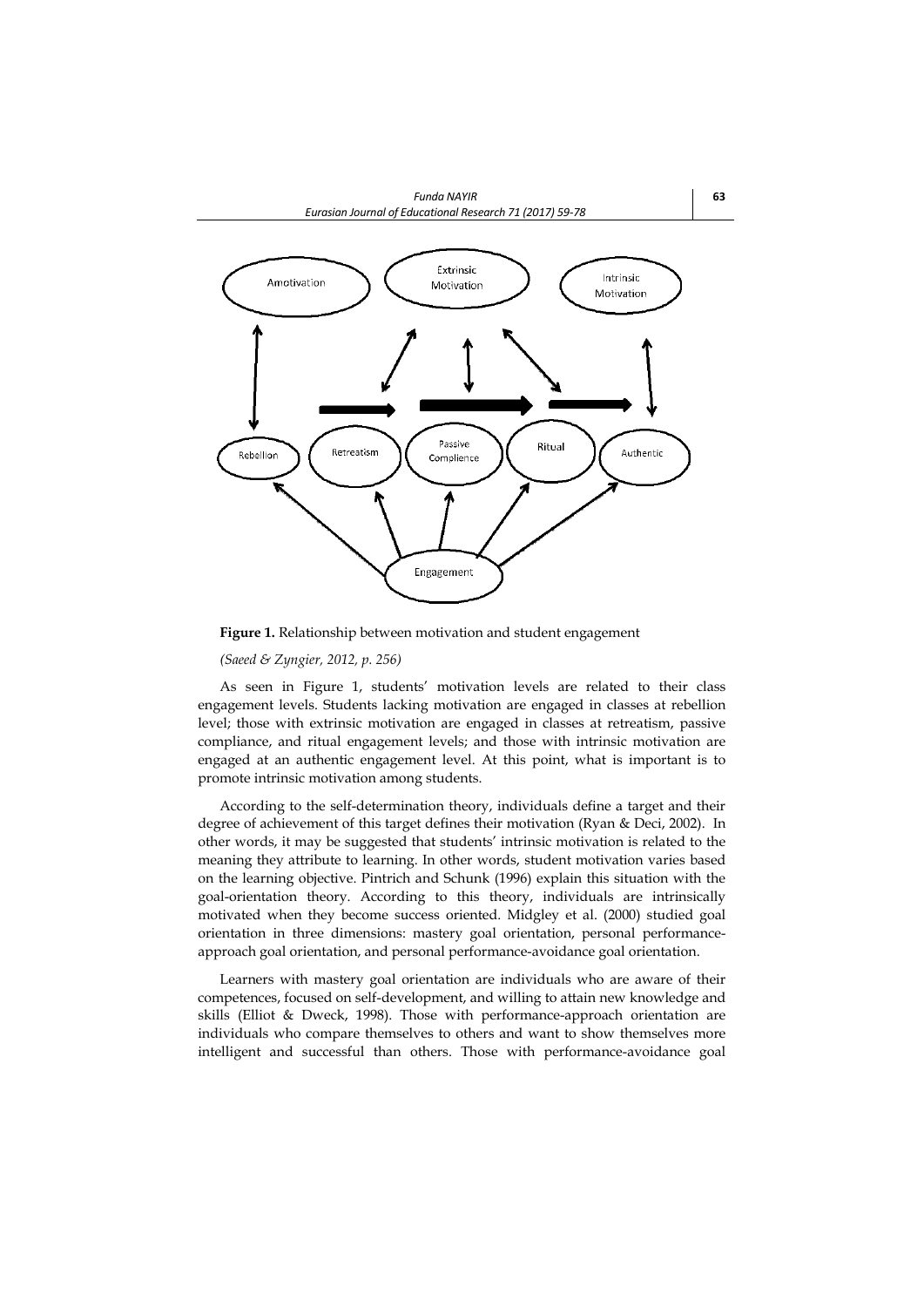orientation are individuals who try to hide their failures, are afraid of making mistakes, and have low self-expectations (Elliot & McGregor, 2001). The research suggests that there is a significant positive relationship between mastery goal orientation and intrinsic motivation (Chan, Wong & Lo, 2012; Pintrich, 2000) and between performance-avoidance goal orientation and extrinsic motivation (Özkal, 2013). Performance-approach goal orientation, on the other hand, is related to both intrinsic and extrinsic motivation (Elliot & Murayama, 2008). Accordingly, students with intrinsic motivation tend to demonstrate authentic engagement, and those with extrinsic motivation tend to demonstrate ritual engagement. The present study aims to determine the relationship between students' engagement and motivation levels based on the self-determination theory suggested by Ryan and Deci (2000) and the student engagement levels suggested by Schelechty (2001). Knowing how to use intrinsic and extrinsic motivation tools and their relationship with student engagement in classes will help create a supportive learning environment for students (Marsh, 2000). The aim of the present study is to study the relationship between class engagement and motivation levels among high school students. For this purpose, answers to the following questions were sought:

1. What are students' motivation levels at the mastery goal orientation, performance-approach goal orientation, and performance-avoidance goal orientation dimensions?

2. Does student motivation vary based on gender, grade, and school type?

3. Is there a significant relationship between students' motivation level and class engagement level?

### **Method**

## *Research Design*

Conducted using a relational research model, the present study attempted to identify the relationship between motivation level and class engagement level among high school students.

### *Research Sample*

The study population comprised students attending high schools in Ankara central district. Selected by simple random sampling in Ankara province, 500 high school students were administered the scale. Of the scales responded to, 322 were included in the study.

#### *Research Instruments and Procedures*

The Pattern Adaptive Learning Scale (PALS) developed by Midgley et al. (2000) was adapted to Turkish and used to determine students' motivation levels. This is a 5-point likert-type scale comprising 14 items. The scale comprises three factors: mastery goal orientation, performance-approach goal orientation and performanceavoidance goal orientation. During the adaptation of the scale, a traditional approach was observed. First, the authors' consent was obtained to translate the scale into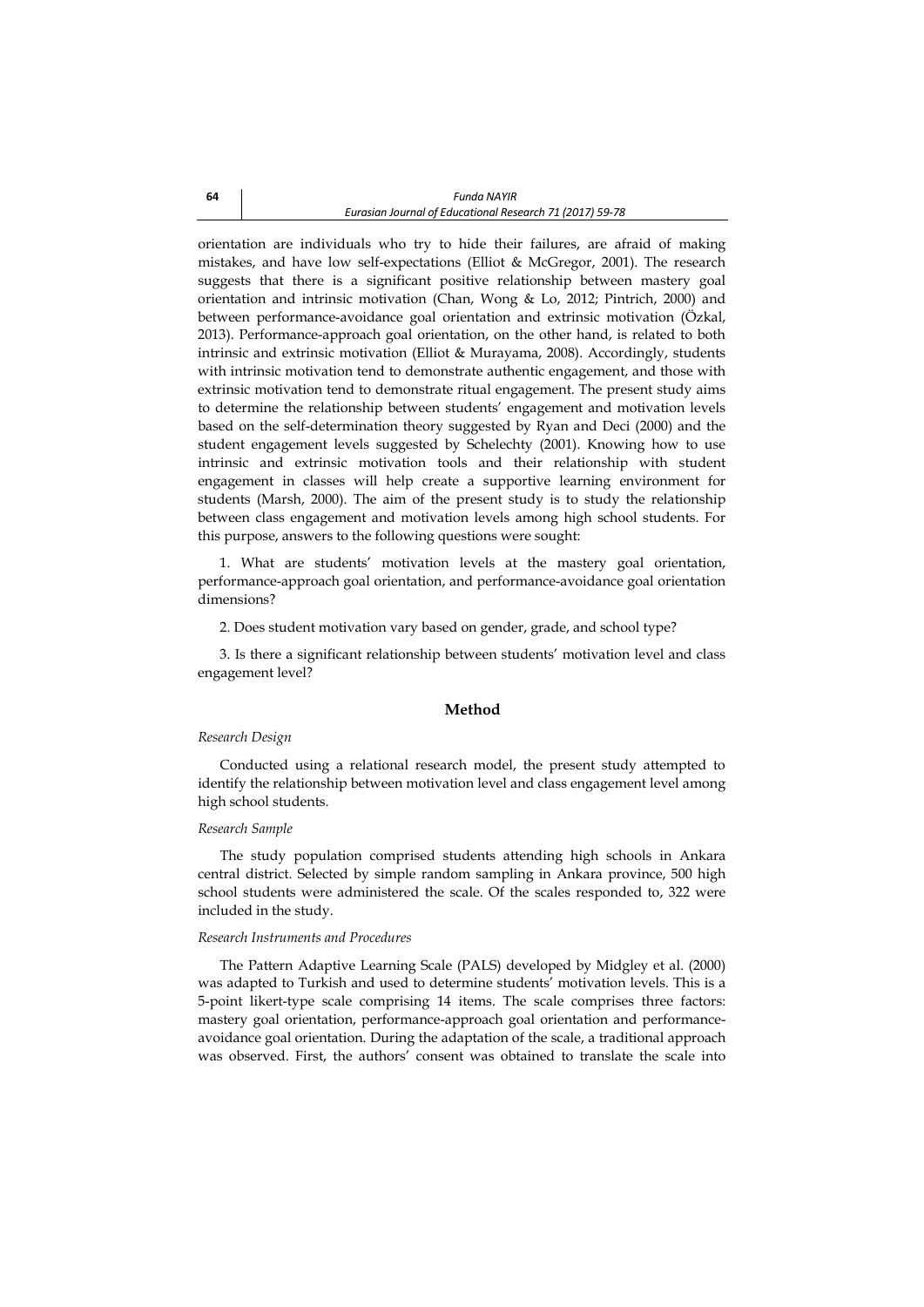Turkish. Later, it was translated into Turkish and translated back into English. The translations were sent to three experts in the field who spoke both English and Turkish for review of their consistency. It was revised based on the opinions of the experts. The scale's language equivalence was examined by first sending its English version and then its Turkish version to nine bilingual persons. The correlation coefficient was found as .97 in the correlation analysis. This indicates that there is a strong relationship between the English and Turkish scales. In other words, the scale's language validity is high.

The scale was developed by Midgley et al. (2000) in three dimensions. Therefore, confirmatory factor analysis (CFA) (Brown, 2006) was conducted first to confirm the scale's three dimensions. As a result of the analysis, the fit indices are IFI= .95, RFI = .90, RMR = .056, GFI = .92, AGFI = .89, CFI = .95, NNFI = .92, NFI = .94, and RMSEA = .069, particularly chi square is  $\chi$ 2= 188.57; p= 0.00, sd=74,  $\chi$ 2/sd = 2.55. The factor structure of the scale and its standardized values are provided in Figure 2 below.



 $Chi-3quare=188.57, df=74,$ 

**Figure 2.** PALS' Factor Analysis Model (Standardized Values)

"Student Class Engagement Scale" (SCES) developed by the researcher as a threefactor scale was used to determine student engagement levels (Nayir, 2015). When the fit indices of the confirmatory factor analyses are examined, the values are seen to be within acceptable limits. Brown (2006, p. 87) and Kline (2005, p. 139) state that an RMR and RMSEA value is acceptable if it is between .05 and .08. Similarly, AGFI, GFI and CFI values greater than .80 and NFI, NNFI, IFI, and RFI values greater than .80 are deemed to be within acceptable limits. Harrington (2009, p. 54) also said that χ2/sd must be smaller than approximately 4.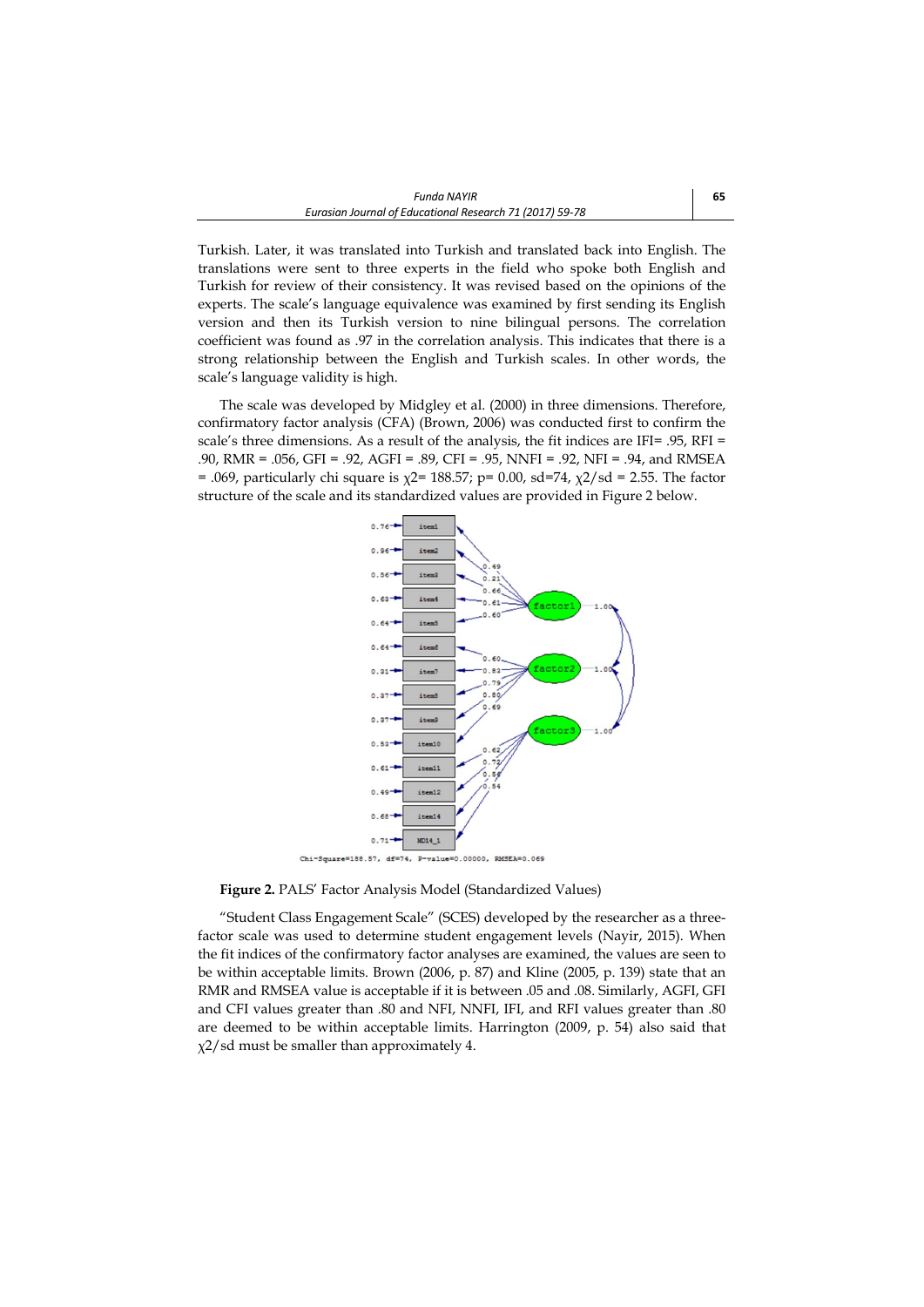The Cronbach's alpha coefficient was calculated for the PALS's reliability. According to this, the Cronbach's alpha coefficient for the entire scale and each factor are, respectively, .81, .63, .86, and .70. The Cronbach's alpha coefficient for each factor in the original scale was calculated as .85, .89 and .74 (Midgley at al., 2000). For SCES, the Cronbach's alpha coefficient for the entire scale and each factor are, respectively, .76, .85, .80, and .81. The previous analysis results for the scale were, respectively, .78, .86, .83, and .81 (Nayir, 2015).

#### *Data Analysis*

Extreme value analysis was conducted first for data analysis, and no extreme value was found for the data set comprising 322 data points. An examination of the distribution normality for the data set showed that the distribution was normal. Arithmetic mean, t-test, ANOVA, correlation analysis, and regression analysis were used in data analysis. Regression analysis was conducted using the stepwise method.

#### **Results**

Arithmetic mean of the student views varied between 3.44 and 4.12 in masteryoriented learning; between 2.58 and 3.58 in performance-approach oriented learning and between 3.15 and 3.70 in performance-avoidance oriented learning. Weighted arithmetic mean of the dimensions was calculated, respectively, as 3.84, 2.97 and 3.48.

T-test analysis, conducted to see whether or not student views varied based on gender and school type variables, are provided in Table 2 below.

#### **Table 2**

*T-test Results for Views on Learning Level based on Gender and School Type Variables*

| Dimension                    | Variables | Groups     | N   | M     | SD   | df  | T       | $\boldsymbol{P}$ |
|------------------------------|-----------|------------|-----|-------|------|-----|---------|------------------|
| Mastery goal                 | Gender    | Male       | 149 | 18.78 | 3.97 | 320 | 2.10    | .038             |
| oOrientations                |           | Female     | 173 | 19.66 | 3.46 |     |         |                  |
| Performance-                 | Gender    | Male       | 149 | 14.43 | 5.61 | 320 | 1.31    | .19              |
| approach goal<br>orientation |           | Female     | 173 | 15.25 | 5.58 |     |         |                  |
| Performance-                 | Gender    | Male       | 149 | 13.89 | 4.04 | 320 | .61     | .95              |
| avoidance goal               |           | Female     | 173 | 13.93 | 4.44 |     |         |                  |
| orientation                  |           |            |     |       |      |     |         |                  |
| Mastery goal                 | School    | Anatolian  | 96  | 18.13 | 4.30 | 320 | $-3.95$ | .000             |
| orientations                 | Type      | H.S.       |     |       |      |     |         |                  |
|                              |           | Vocational | 226 | 19.73 | 3.34 |     |         |                  |
|                              |           | H.S.       |     |       |      |     |         |                  |
| Performance-                 | School    | Anatolian  | 96  | 13.16 | 5.53 | 320 | $-3.65$ | .000             |
| approach goal                | Type      | H.S.       |     |       |      |     |         |                  |
| orientation                  |           | Vocational | 226 | 15.60 | 5.48 |     |         |                  |
|                              |           | H.S.       |     |       |      |     |         |                  |
| Performance-                 | School    | Anatolian  | 96  | 12.33 | 4.53 | 320 | $-4.50$ | .000             |
| avoidance goal               | Type      | H.S.       |     |       |      |     |         |                  |
| orientation                  |           | Vocational | 226 | 14.59 | 3.95 |     |         |                  |
|                              |           | H.S.       |     |       |      |     |         |                  |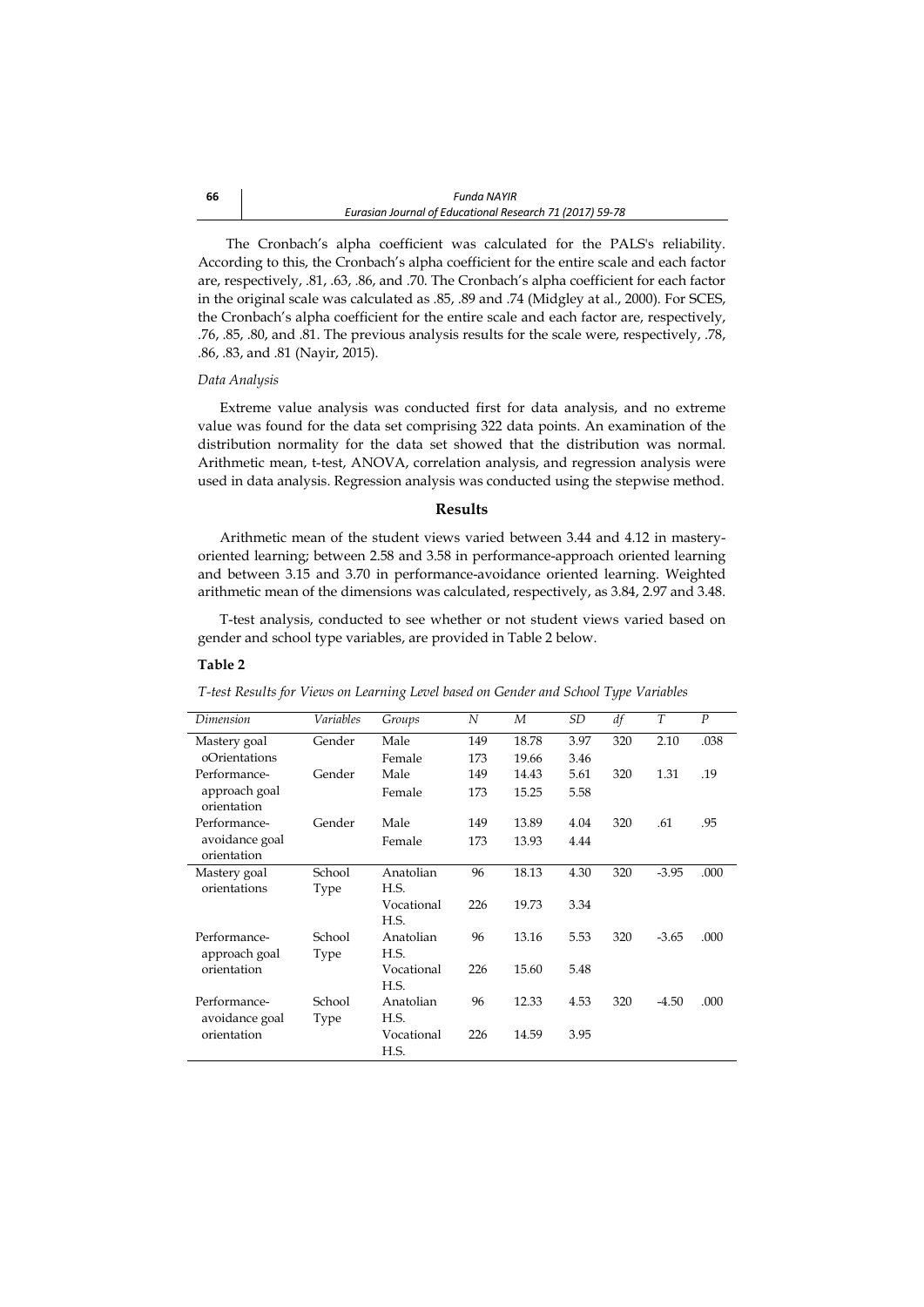According to the analysis result in Table 2, student views vary in the masteryoriented learning dimension based on gender variable  $[t_{(320)}= 2.10; p<0.05]$ . Female students exhibit more mastery-oriented learning than male students. There is no significant variance in the views in performance-approach and performanceavoidance oriented learning dimensions. Student views vary in mastery  $[t_{(320)}=3.95;$ p<0,05], performance-approach [t<sub>(320)</sub>= 3.65; p<0,05] and performance-avoidance  $[t_{(320)}= 4.50; p<0.05]$  oriented learning dimensions based on school type. Vocational school students' views are more positive than Anatolian high school students' in all dimensions.

Results of ANOVA conducted to see whether or not student views vary based on grade variable are provided in Table 3 below.

### **Table 3**

*ANOVA Eesults for Learning Levels based on Grade Variable*

|                |             |     |       |      |       |      |                  | Significant |
|----------------|-------------|-----|-------|------|-------|------|------------------|-------------|
| Factor         | Grades      | N   | M     | SD   | df    | F    | $\boldsymbol{P}$ | Difference  |
|                |             |     |       |      |       |      |                  | (LSD)       |
| Mastery goal   | 1. Grade 9  | 60  | 19.16 | 3.64 | 3;318 | 3.48 | .016             | $2 - 4$     |
| orientations   | 2. Grade 10 | 111 | 19.78 | 3.05 |       |      |                  |             |
|                | 3. Grade 11 | 121 | 19.29 | 4.02 |       |      |                  |             |
|                | 4. Grade 12 | 30  | 17.33 | 4.38 |       |      |                  |             |
| Performance-   | 1. Grade 9  | 60  | 15.03 | 5.48 | 3:318 | 2.23 | .085             | $2 - 3$     |
| approach goal  | 2. Grade 10 | 111 | 14.07 | 5.38 |       |      |                  |             |
| orientation    | 3. Grade 11 | 121 | 15.79 | 5.78 |       |      |                  |             |
|                | 4. Grade 12 | 30  | 13.84 | 5.56 |       |      |                  |             |
| Performance-   | 1. Grade 9  | 60  | 13.96 | 3.79 | 3:318 | 2.68 | .047             | $3-4$       |
| avoidance goal | 2. Grade 10 | 111 | 13.51 | 4.34 |       |      |                  | $3-2$       |
| orientation    | 3. Grade 11 | 121 | 14.62 | 4.17 |       |      |                  |             |
|                | 4. Grade 12 | 30  | 12.46 | 4.76 |       |      |                  |             |

According to the analysis results in Table 3, student views vary significantly in the mastery [F<sub>(3-318)</sub>= 3.48; p<.05], performance-approach [F<sub>(3-318)</sub>= 2.23; p<.05], and performance-avoidance [F<sub>(3-318)</sub>= 2.68; p<.05] oriented learning dimensions. According to Dunnett's C and LSD test result aimed at finding the source of the variance, tenth grade students have more positive views than twelfth grade students in the mastery-oriented learning dimension; eleventh grade students have more positive views than tenth grade students in the performance-approach oriented learning dimension; and eleventh grade students have more positive views than twelfth and tenth grade students in the performance-avoidance oriented learning dimension. Results of regression analysis conducted to see whether student learning orientation is a predictor of authentic engagement dimension are provided in Table 4 below.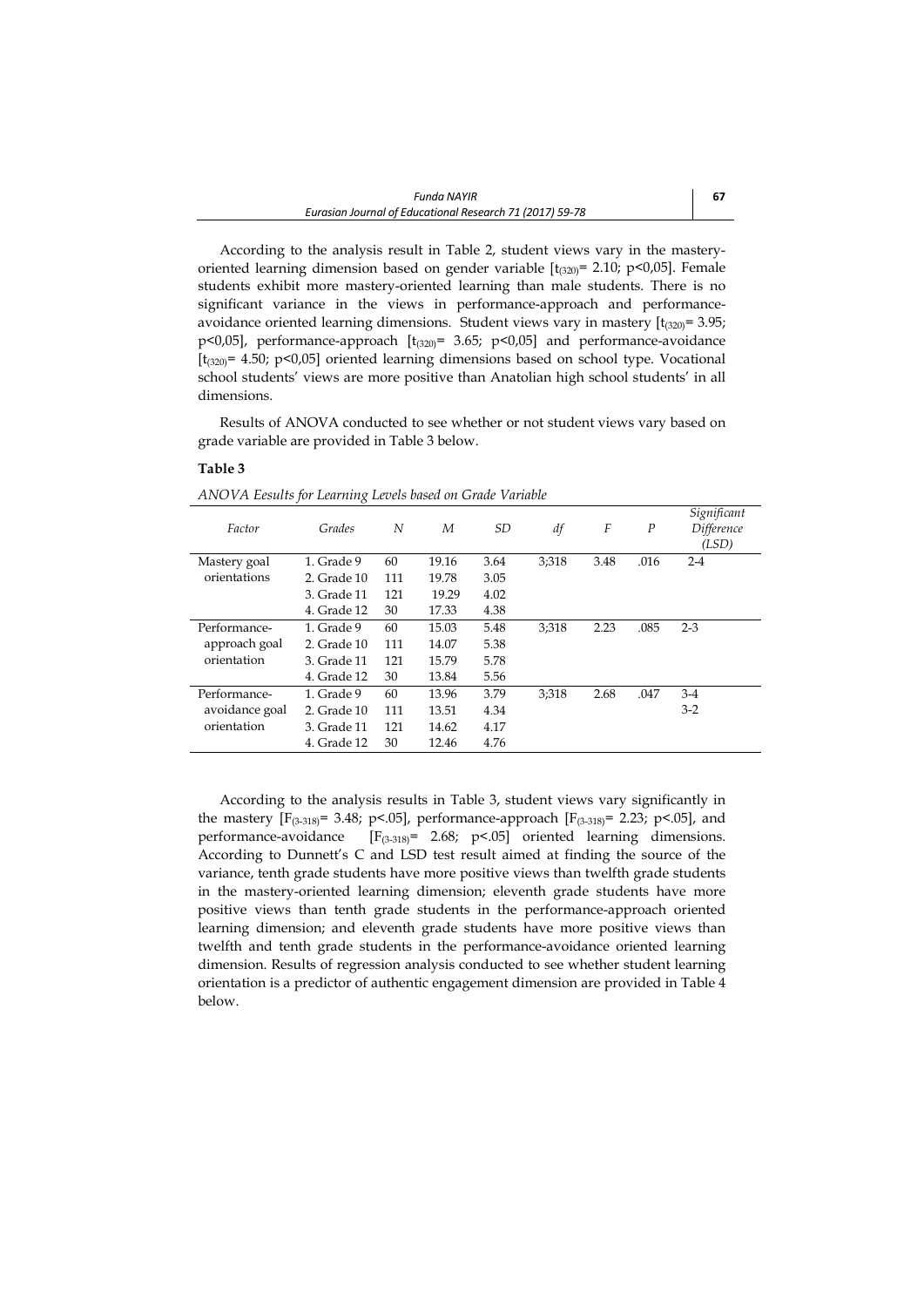## **Table 4**

*Prediction of Authentic Engagement Dimension according to Learning Orientations*

| Predictors                           | B           | <b>Standard</b><br>Error B | β    | T     | p    | Bilateral r | Partial r |
|--------------------------------------|-------------|----------------------------|------|-------|------|-------------|-----------|
| Mastery<br>Goal                      | .596        | .101                       | .314 | 5.92  | .000 | 0.314       | 0.314     |
| Constant                             | 17.893      | 1.976                      |      | 9.056 | .000 |             |           |
| $R = .314$<br>$F_{(1;320)} = 35.039$ | $p = 0.000$ | $R^2 = 0.099$              |      |       |      |             |           |

There is a medium-level relationship between mastery-oriented learning and authentic engagement ( $R = 0.314$ ,  $R^2 = 0.099$ ). The said variable explains approximately 10% of the total variance in authentic engagement. When the correlation between the predictor variable and the predicted variable is examined, a medium-level positive relationship (r = 0.314) is seen between mastery-oriented learning and authentic engagement. Results of regression analysis conducted to see whether student learning orientation is a predictor of the engagement dimension at rebellion level are provided in Table 5 below.

#### Table 5

*Prediction of Engagement Dimension at Rebellion Level according to Learning Orientations*

| Predictors            | В      | Standard<br>Error B | β      |          | p    | Bilateral r | Partial r |
|-----------------------|--------|---------------------|--------|----------|------|-------------|-----------|
| Mastery<br>Goal       | $-422$ | 2.623               | $-174$ | $-3.153$ | .000 | $-0.174$    | $-0.174$  |
| Constant              | 36.327 | 1.976               |        | 13.84    | .000 |             |           |
| $R = .174$            |        | $R^2 = 0.030$       |        |          |      |             |           |
| $F_{(1,320)} = 9.943$ |        | $p=.002$            |        |          |      |             |           |

There is a low-level relationship between mastery-oriented learning and engagement at rebellion level (R=.174, R<sup>2=</sup>. 030). The said variable explains approximately 3% of the total variance in engagement at rebellion level. When the correlation between the predictor variable and the predicted variable is examined, a low-level negative relationship (r = -0.174) is seen between mastery-oriented learning and engagement at rebellion level. Results of regression analysis conducted to see whether student learning orientation is a predictor of ritual engagement dimension are provided in Table 6 below.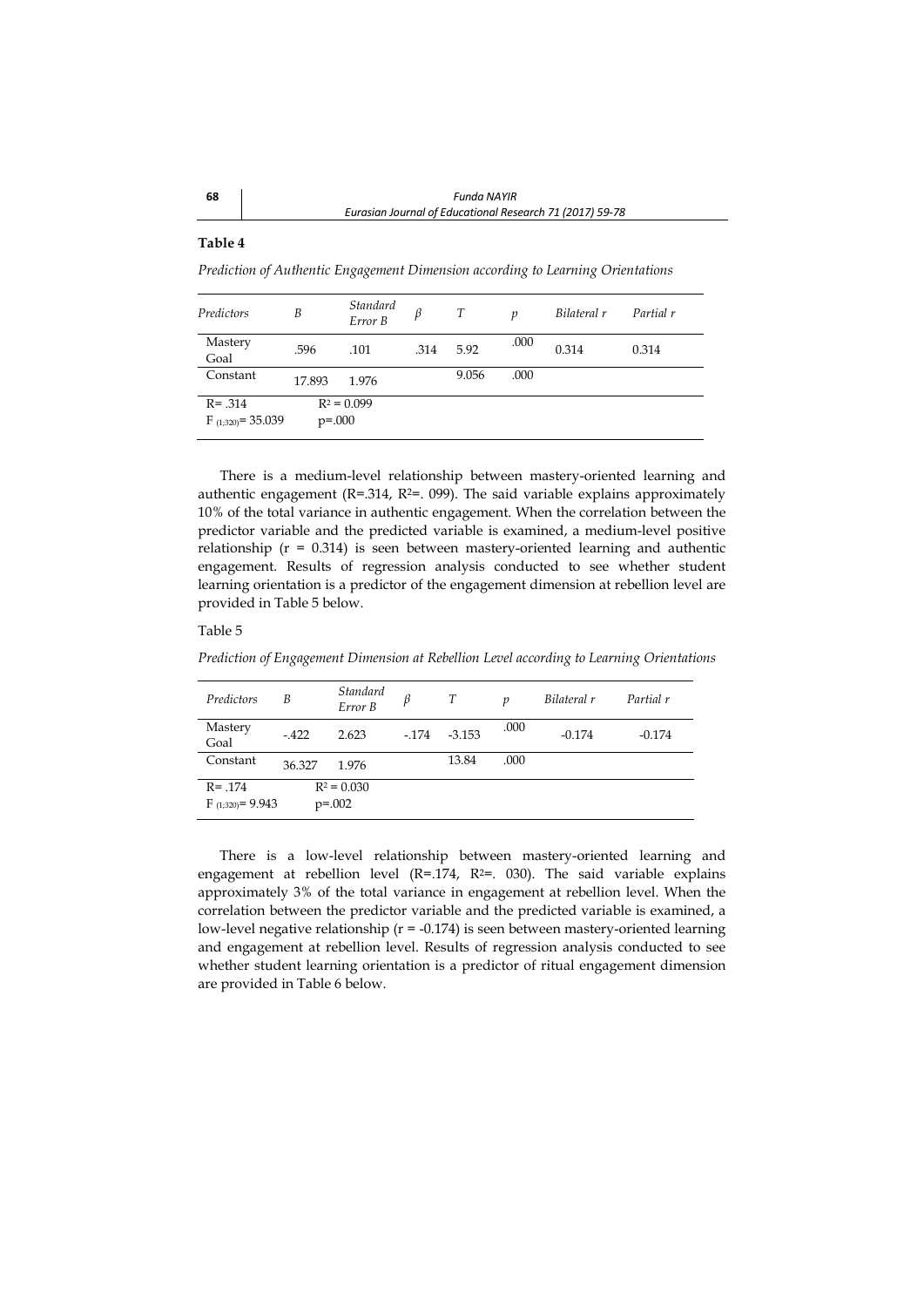## **Table 6**

*Prediction of Ritual Engagement Dimension according to Learning Orientations*

| Predictors            | B             | Standard<br>Error B | β      | T        | $\boldsymbol{p}$ | Bilatreral r | Partial r |
|-----------------------|---------------|---------------------|--------|----------|------------------|--------------|-----------|
| Mastery<br>Goal       | $-.229$       | .078                | $-162$ | $-2.928$ | .000             | $-0.162$     | $-0.162$  |
|                       |               |                     |        |          |                  |              |           |
| Constant              | 18.660        | 1.533               |        | 12.17    | .000             |              |           |
| $R = .162$            | $R^2 = 0.026$ |                     |        |          |                  |              |           |
| $F_{(1,320)} = 8.574$ | $p = 0.004$   |                     |        |          |                  |              |           |

There is a low-level relationship between mastery-oriented learning and ritual engagement (R=.162, R<sup>2=</sup>. 026). The said variable explains approximately 3% of the total variance in class engagement at rebellion level. When the correlation between the predictor variable and the predicted variable is examined, a low-level negative relationship (r = -0.162) is seen between mastery-oriented learning and ritual engagement.

#### **Discussion and Conclusion**

When students' learning orientations are examined, they are seen to adopt mastery-oriented learning mostly, which is followed by performance-avoidance oriented and performance-approach oriented learning. When the results of the analysis conducted according to the gender variable is examined, female students are seen to learn better with mastery goal orientation. In other words, female students have more intrinsic motivation to learn than male students do. This finding is in alignment with the findings of the research previously conducted. Urdan, Midgley and Anderman (1998), Anderson and Dixon (2009), Aydın (2010), Alonso-Tapia, Huertaz, and Huriz (2010), Ozkal (2013), and Oga-Baldwin and Nakata (2017) suggest in their research that female students had more inner drive than male students. However, Smith and Sinclair (2005) and Abrahamsen, Robert, and Pensgaard (2007) suggest that the gender variable did not create a significant variance in learning motivation, and Erdem-Keklik and Keklik (2014) suggest that female students mostly learn with performance-avoidance goal motivation. Nayir (2015) found that male students were engaged more at rebellion and ritual level; in other words, male students learned with performance-approach and performanceavoidance goal orientation. At this point, it can be said that the gender variable must be studied more closely in the future.

When the results of the analysis conducted according to the school type variable is examined, vocational school students are seen to be more positive than Anatolian high school students in the mastery-oriented learning, performance-approach oriented learning, and performance-avoidance oriented learning dimensions.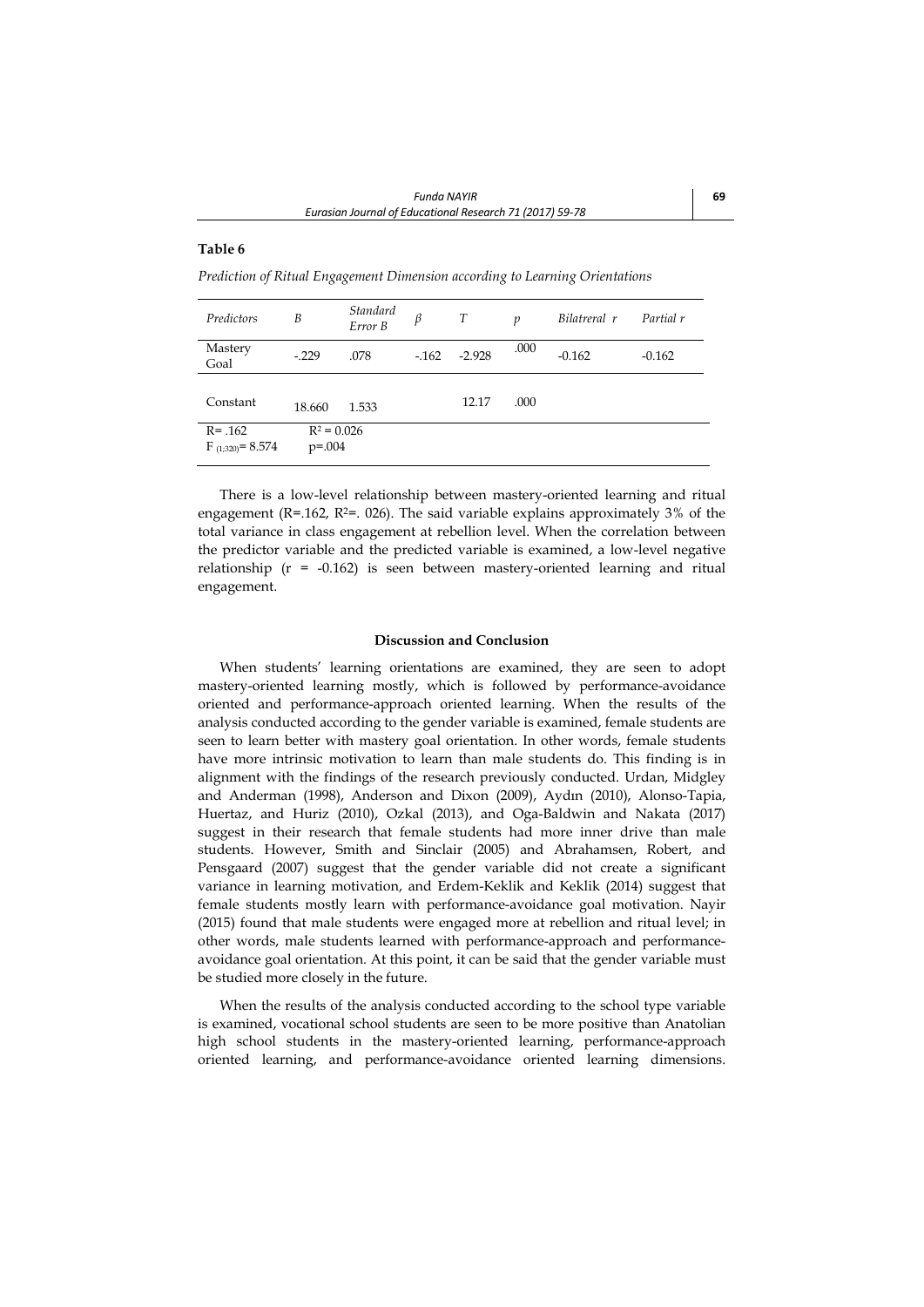According to this, vocational school students can be said to be influenced by motivational factors more than Anatolian high school students are. In Turkey, vocational schools are known to have easy admission criteria and are preferred by students who fail to be admitted to any other school and have a low success level. In other words, these students do not experience the feeling of success and want to experience it. Therefore, these students can be said to be more easily influenced by motivational factors.

When an analysis was conducted on the results according to the grade variable, tenth grade students are seen to have more intrinsic and extrinsic motivation than twelfth grade students and eleventh grade students are seen to have more intrinsic and extrinsic motivation than tenth and twelfth grade students. We can conclude, therefore, that intrinsic motivation decreases as the grade level increases. Ryan and Deci (2000), Aydın (2010), Gillet, Vallerand, and Lafreniere (2012), Özkal (2013), and Erdem-Keklik and Erdem (2014) all reached a similar finding in their research. This may be because twelfth grade students are especially affected by the university admission test. High school seniors may be afraid of making mistakes out of fear of failure and have low self-expectations as they are expected to succeed in the test. Erdem-Keklik and Keklik (2014), on the other hand, attributed this to the fact that ninth grade students are more motivated as they are starting a new school and tenth grade students are more motivated as they are supposed to choose a field of study. At this point, families' attitudes may be important, as families of twelfth grade students act with expectation and establish an authority over students that may affect students' motivation level. The research suggested that children of autocratic families were mainly motivated by extrinsic factors (Grolnick, Ryan, & Deci, 1991; De Bruyn, Dekovid, & Meijnen, 2003).

The result of the present study suggests that mastery-oriented learning is a significant predictor of all dimensions of class engagement. In a similar way, Martin and Eliot (2016) found that personal mastery goals predicted higher motivation and engagement. According to this, there is positive relationship between learners with mastery goal orientation and authentic engagement and a negative relationship between authentic engagement and rebellion and ritual engagement. In other words, while students with intrinsic motivation are authentically engaged, ritual engagement and rebellion appear as intrinsic motivation decreases. The research suggest that students motivated by extrinsic factors exhibit ritual engagement (Saeed & Zyngier, 2012), and that students with intrinsic motivation exhibit authentic engagement (Ryan & Deci, 2009; Schlechty, 2002). In addition, increasing students' motivation is related to students' engagement with practice learning in behavioral, emotional, and agentic dimensions (Wang, Qiao, & Chui, 2017).

The present study investigated the relationship between student motivation and class engagement levels. The research has revealed that motivation level is related to class engagement, that vocational school students are affected more by motivational factors and that motivation level decreases as grade level increases. Also, masteryoriented learning is a significant predictor of all dimensions of class engagement.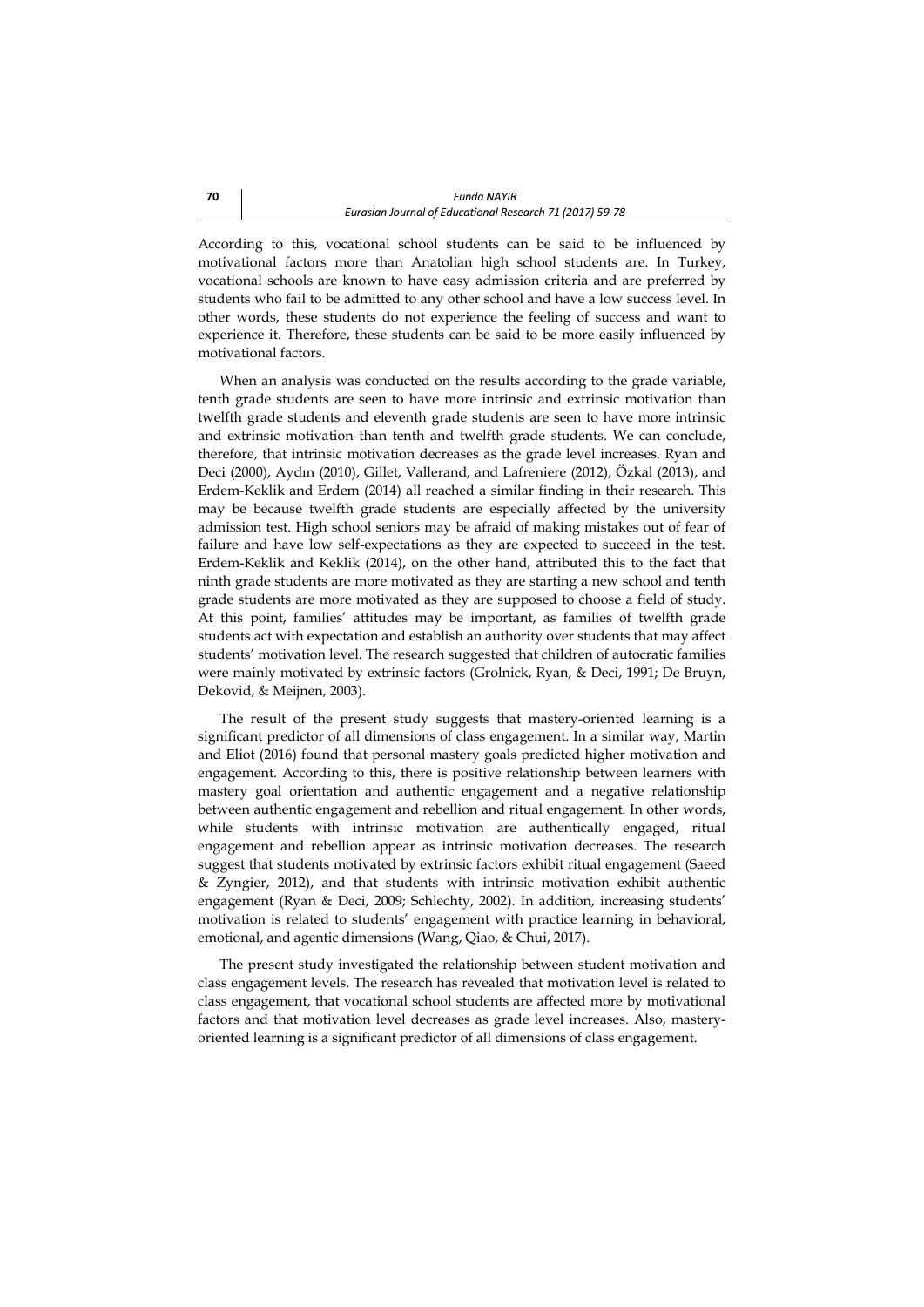There is yet more research needed on the gender variable. Along this line, it may be suggested that the use of intrinsic drives may increase the success of vocational school students. Teachers and school administrators must use more motivational tools for vocational school students. Tas (2016) suggested in her research there is a positive relationship between student engagement and learning environment. Also, in-class activities may be planned to make high school seniors more engaged in class. It is believed that the future research must focus on the gender variable and investigate the relationship between the roles of teachers in class and student motivation levels.

## **References**

- Abrahamsen, F. E., Robert, G. C., & Pensgaard, A. M. (2007). Achievement goals and gender effects on multidimensional anxiety in national elite sport. *Psychology of Sport Exercise*, *9*, 449-464.
- Alons-Tapia, J., Huertas, J.A. & Ruiz, M.A. (2010). On the nature of motivational orientations: implications of assessed goals and gender differences for motivational goal theory. *Spanish Journal of Psychology, 13*(1), 232 – 243.
- Anderson, A., Hattie, J., & Hamilton, R. (2005). Locus of control, self efficacy and motivation in different school: Is moderation the key to success?. *Educational Psychology, 25*(5), 517-535.
- Anderson, D.M. & Dixon, A.W. (2009). Winning Isn't Everything: Goal Orientation and Gender Differences in University Leisure-Skills Classes. *Recreational Sports Journal, 33,* 54-64
- Aydın, F. (2010). Ortaöğretim öğrencilerinin coğrafya derslerindeki güdülenmelerinin incelenmesi, *Turkish Studies International Periodical For the Languages, Literature and History of Turkish or Turkic*, *5*(4), 814-834.
- Bacchini, D., & Magliulo, F. (2003). Self-image and perceived self-efficacy during adolescence. *Journal of Youth and Adolescence, 32*(5) , 337-349.
- Bomia L., Beluzo L., Demeester D., Elander K., Johnson M., & Sheldon, B. (1997). *The impact of teaching strategies on intrinsic motivation*. Champaign, IL: ERIC Clearinghouse on Elementary and Early Childhood Education. (ED 418 925).
- Brown, T.A. (2006). *Confirmatory factor analysis for applied research*, New York: Guilford Press.
- Chan, K. V., Wong, K. Y. A., & Lo, E.S.C. (2012) Relational analysis of intrinsic motivation, achievement goals, learning strategies and academic achievement for Hong Kong secondary students. *The Asia-Pasific Education Researcher, 21*(2), 230-243.
- De Bruyn, E. H; Dekovid, M. & Meijnen, G. W. (2003). Parenting goal orientations; classroom behaviour and school success in early adolescence. *Journal of Applied Developmental Psychology, 24*(4), 393-412.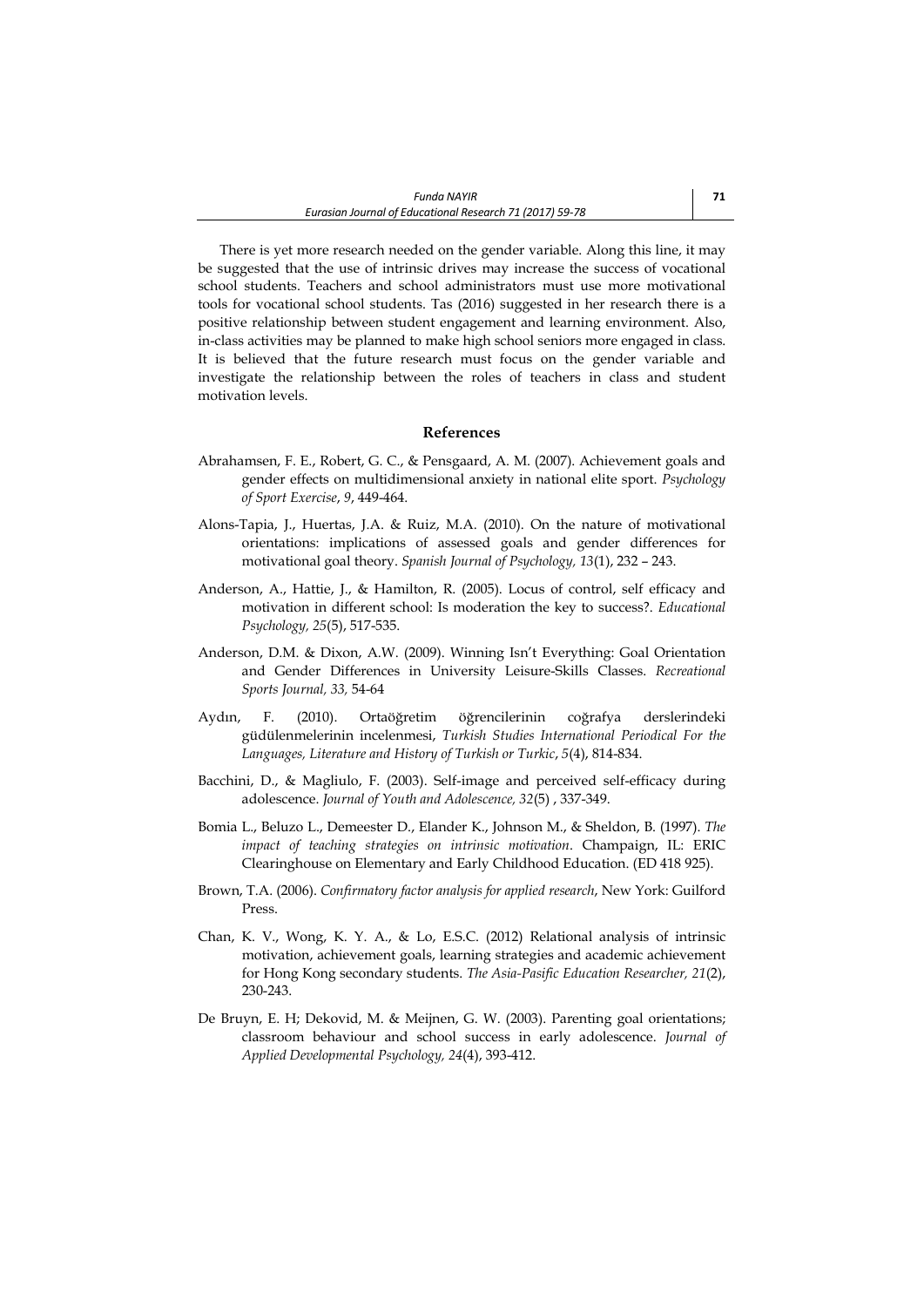- Deakin Crick R. (2014). *Learning to learn: a complex system perspective*. In R Deakin Crick C Stringher and K Ren (Eds.). Learning to Learn: International Perspectives from Theory and Practice . New York: Routledge, pp.66 – 86.
- Dinsmore, D., Alexander, P., & Loughlin, S. (2008). Focusing the conceptual lens on metacognition, self-regulation, and self-regulated learning. *Educational Psychology Review, 20*, 391-409.
- Elliot, A.J. & McGregor, H.A. (2001). A 2x2 achievement goal framework. *Journal of Personality and Social Psychology , 80*(3), 501 – 509.
- Elliot, A.J. & Dweck, C.S. (1988). Goals: An approach to motivation and achievement. *Journal od Personality and Social Psychology,54*, 5 – 12.
- Elliot, A.J & Murayama,K. (2008). On the Measurement of Achievement Goals: Critique, Illustration, and Application. *Journal of Educational Psychology, 100*, 613–628.
- Erdem-Keklik, D. & Keklik, İ. (2014). High School Students' Achievement Goals: Assessing Gender, Grade Level and Parental Education, *Çukurova University Faculty of Education Journal, 43*(1), 63-73
- Fredricks .A., Blumenfeld P.C., & Paris A.,H. (2004). School engagement: Potential of the concept, state ofthe evidence. *Review of Educational Research, 74*,59-109.
- Gibbs, R. & Poskitt, J. (2010). *Student engagement in the middle years of schooling (years 7-10): A literature review*, New Zealand, Ministry of Education. Retrieved from [www.educationcounts.govt.nz/publications.](http://www.educationcounts.govt.nz/publications)
- Gıllet, N., Vallerand, R. J., & Lafreniere, M. A. K. (2012). Intrinsic and extrinsic school motivation as a function of age: The mediating role of autonomy support, *Social Psychology of Education, 15*(1), 77-95.
- Grolnick, W. S., Ryan, R. M., & Deci, E. L. (1991). The inner resources for school achievement: Motivational mediators of children's perceptions of their parents. *Journal of Educational Psychology, 83,* 508–517.
- Harboura K.E., Lauren L.E., Chris A.S.,& Lindsay E.H. (2015). A brief review of effective teaching practices that maximize student engagement, Preventing School Failure. *Alternative Education for Children and Youth,59*(1), 5-13.
- Harrington, D. (2009). *Confirmatory factor analysis*, Oxford University Pres.
- Johnson, L. (2008). Relationship of instructional methods to student engagement in two public high schools. *American Secondary Education, 36*(2), 69-87.
- Joselowsky, F. (2007). Youth engagement, high school reform, and improved learning outcomes: building systemic approaches for youth engagement. *National Association of Secondary School Principals Bulletin, 91(*3), 257-276.
- Kline, R.B. (2005). *Principles and practice of structural equation modeling* (2 nd. Ed.) New York : The Guilford Pres.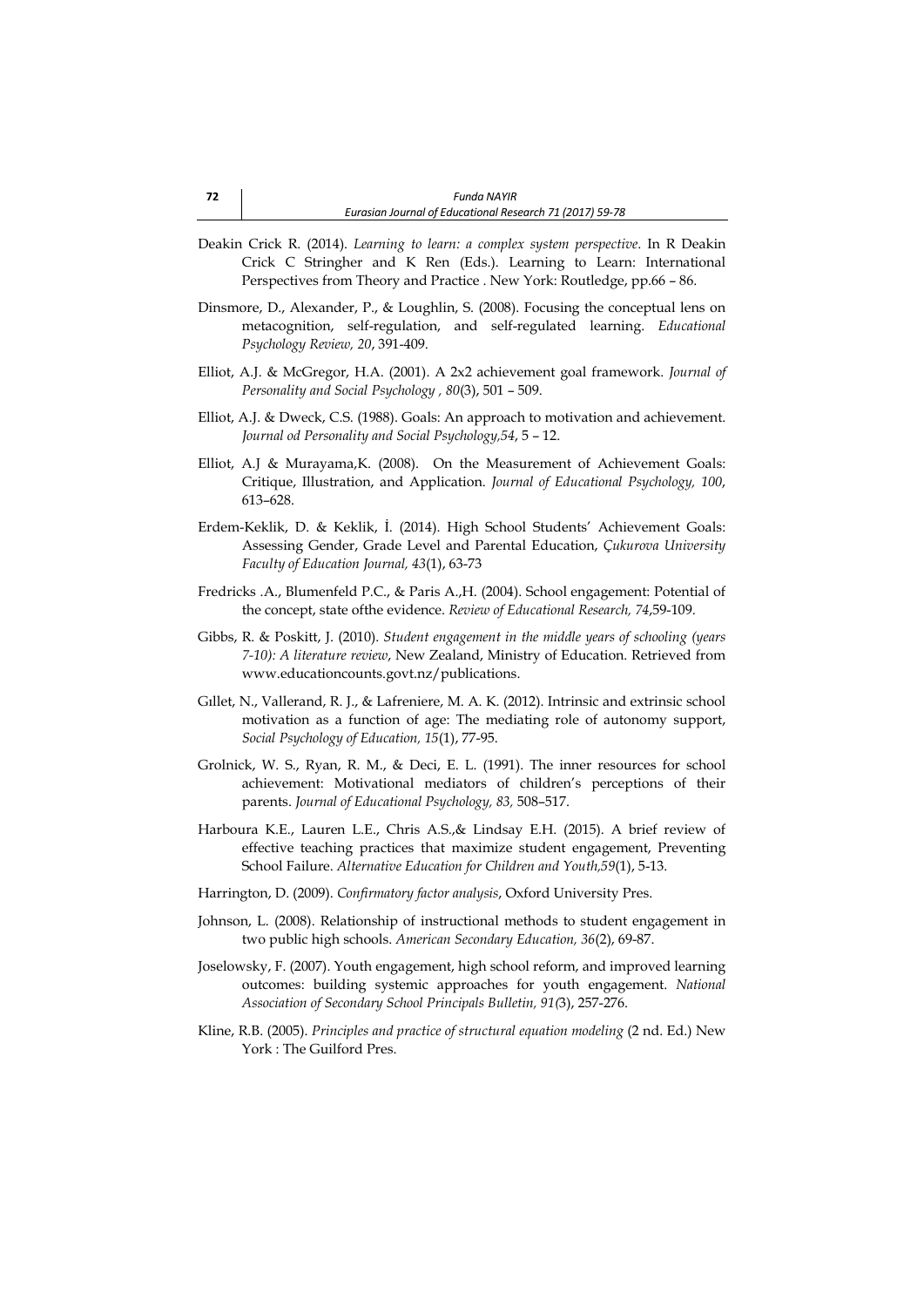- Libbey, H. (2004). Measuring student relationships to school: attachment, bonding, connectedness, and engagement. *The Journal of School Health, 74*(7), 274-283.
- Marsh, C. (2000). *Hand book for beginning teachers* (2nd ed.). Australia: Pearson Education.
- Marks, H. M. (2000). Student engagement in instructional activity: Patterns in the elementary, middle and high school years, *American Educational Research Journal, 37*(1), 153-184.
- Martin, A., & Dowson, M. (2009). Interpersonal relationships, motivation, engagement, and achievement: Yields for theory, current issues, and educational practice. *Review of Educational Research, 79*(1), 327-365.
- Martin, J. A. & Elliot, J.A. (2016). The role of personal best (PB) and dichotomous achievement goals in students' academic motivation and engagement: a longitudinal investigation, *Educational Psychology, 36*(7), 1282 – 1299.
- Midgley, C., Maehr, M., Hruda, L., Anderman, E., Anderman, L., & Freeman, K., et al. (2000). *Manual for the patterns of adaptive learning scales*. Ann Arbor, MI: University of Michigan.
- Nicholls, J.G. (1984). Achievement motivation: Conceptions of ability, subjective experience, task choice, and performance. *Psychological Review, 91*, 328-346.
- Nayir,F. (2014). Lise öğrencilerinin derse katılım düzeyleri ve okula karşı tutumları arasındaki ilişki, *Ist. Eurasian Educational Research Congress*, 24 – 26 Nisan, İstanbul, Türkiye.
- Nayir,F. (2015). The Relationship between Students' Engagement Level and Their Attitudes Toward School, *Anthropologist, 20*( 1-2), 50-61.
- Oga-Baldwin, W.L.Q. & Nakata, Y. (2017). Engagement, gender and motivation: A predictive model for Japanese young language learners, *System, 65*, 151 – 163.
- Ozkal, N. (2013). Sosyal Bilgilere İlişkin İçsel ve Dışsal Güdülerin Özyeterlik ve Başarı Yönelimlerine Göre Yordanması, *Mehmet Akif Ersoy Üniversitesi Eğitim Fakültesi Dergisi, 13*(27), 98 – 117.
- Patrick, H., Ryan, A., & Kaplan, A. (2007). Early adolescents' perceptions of the classroom social environments, motivational beliefs, and engagement. *Journal of Educational Psychology, 99*(1), 83-98.
- Pintrich, P. R.(2000). An achievement goal theory perspective on issues in motivation terminology, theory, and research. *Contemporary Educational Psychology, 25,* 92–104.
- Pintrich, P. R., & Schunk, D. H. (1996). *Motivation in education: Theory, research, and applications*. Englewood Cli!s, NJ: Prentice Hall Merrill.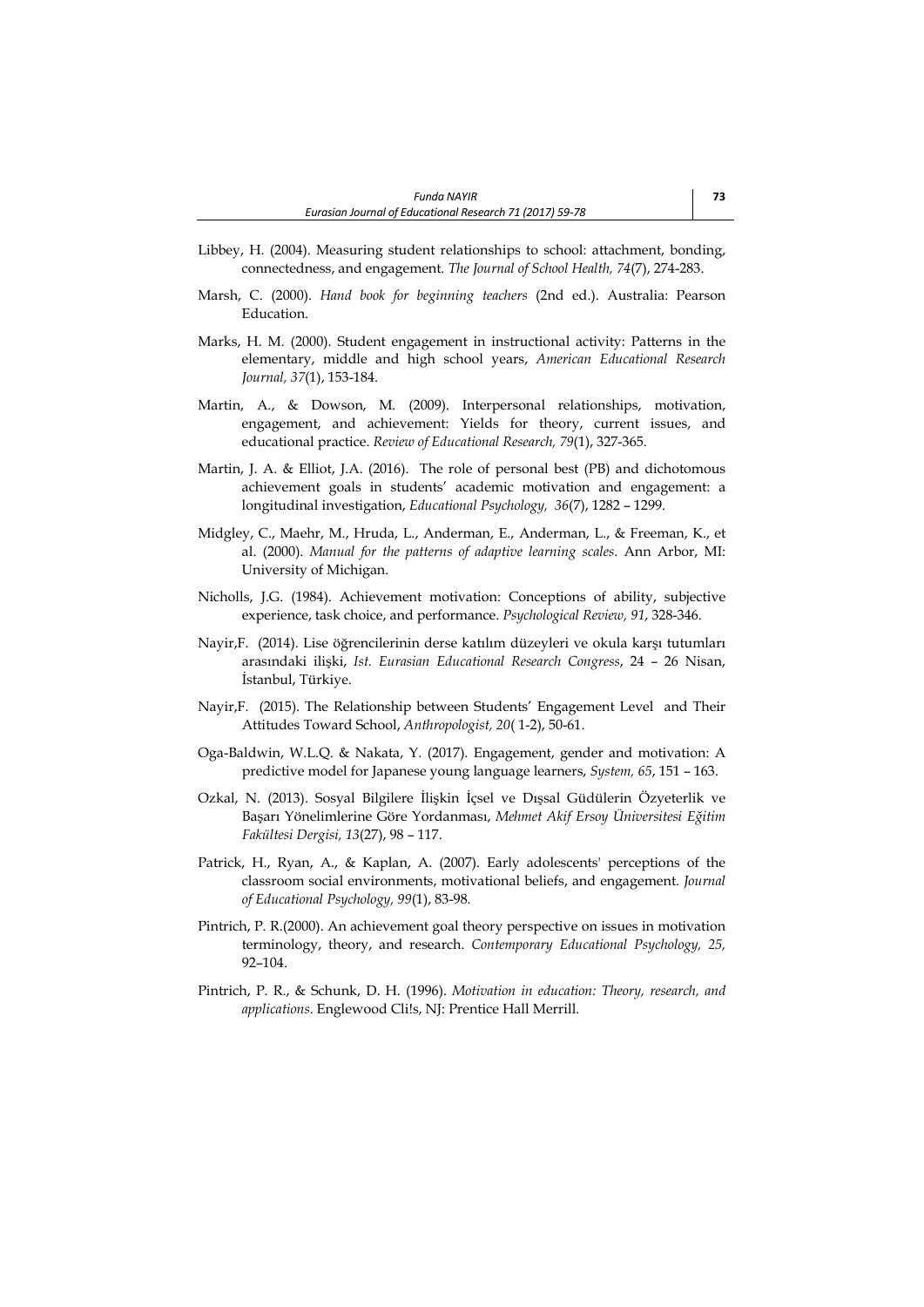- Reeve J., Jang H., Carrell D., Jeon S., & Barch J. (2004). Enhancing students' engagement by increasing teachers' autonomy support. *Motivation and Emotion, 28*(2), 147 – 169.
- Ryan, R. M., & Deci, E. L. (2000). Intrinsic and extrinsic motivations: Classic definitions and new directions. *Contemporary Educational Psychology, 25*, 54-67. http://dx.doi.org/10.1006/ceps.1999.1020
- Ryan, R.M & Deci, E.L. (2009). *Prooting self-dettermined school engagement: Motivation, learning and well-being*, In Wentzel, K.R & Wigfield, A. (Eds), Handbook on motivation at school New York: Routlage, 171 – 196.
- Saeed, S. & Zyngier, D. (2012). How motivation ınfluences student engagement: A qualitative case study. *Journal of Education and Learning, 1*(2), 252 – 267.
- Schlechty, P. C. (2001) *Okulu yeniden kurmak*, (Çev. Özden, Y., 2012) Ankara: Nobel Yayıncılık.
- Schlechty P.C. (2002). *Working on the work*. San Francisco, CA: Jossey-Bass
- Shernoff, D., & Schmidt, J. (2008). Further evidence of an engagement-achievement paradox among US high school students. *Journal of Youth and Adolescence, 37*, 564-580.
- Shin, R., Daly, B., & Vera, E. (2007). The relationships of peer norms, ethnic identity, and peer support to school engagement in urban youth. *Professional School Counselling, 10*(4), 379-388.
- Smith, L. & Sinclair, K.E. (2005). Empirical Evidence For Multiple Goals: A Gender-Based, Senior High School Student Perspective, *Australian Journal of Educational & Developmental Psychology, 5*, 55 – 70.
- Tas, Y. (2016). The contribution of perceived classroom learning environment and motivation to student engagement in science, *European Journal of Psychology of Education, 31*,5, 557 -577.
- Tsai, Y., Kunter, M., Ludtke, O., Trautwein, U., & Ryan, R. (2008). What makes lessons interesting? The role of situational and individual factors in three school subjects. *Journal of Educational Psychology, 100*(2), 460-472.
- Turner, J.C. & Patrick, H. (2004), "Motivational influences on student participation in classroom learning activities", *Teachers College Record, 106*(9), 1759-1795.
- Tyler, K., & Boelter, C. (2008). Linking black middle school students' perceptions of teachers' expectations to academic engagement and efficacy. *The Negro Education Review, 59*(1-2), 27-44.
- Urdan T., Midgley C. ,& Anderman E. M. (1998). The role of classroom goal structure in students' use of self-handicapping strategies. *American Educational Research Journal, 35*(1), 101–22.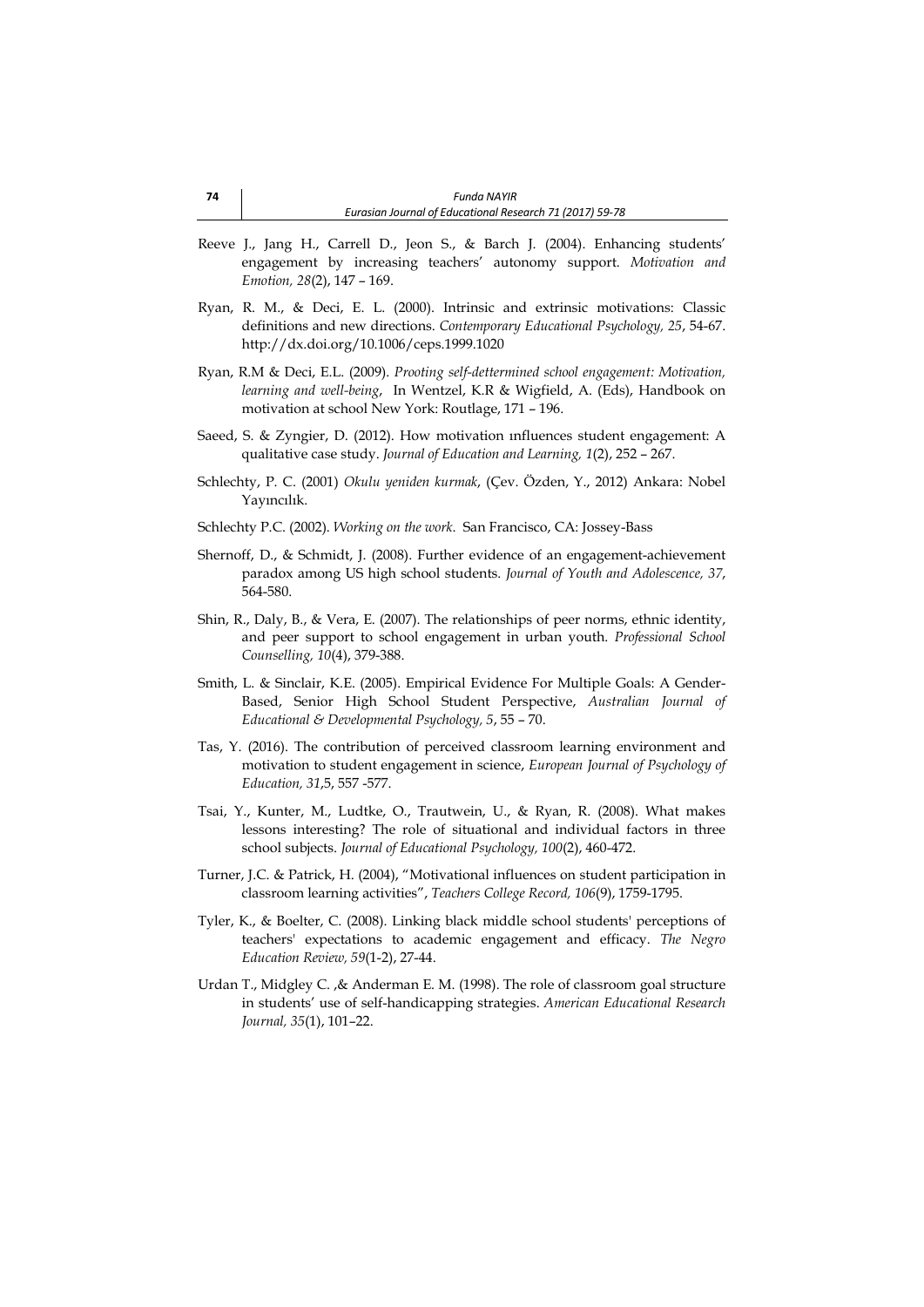- Wang, Y., Qiao, D. & Chui, E. (2017). Student Engagement Matters: A Self-Determination Perspective on Chinese MSW Students' Perceived Competence after Practice Learning, *British Journal of Social Work*,
- Walker, C., & Greene, B. (2009). The relations between student motivational beliefs and cognitive engagement in high school. *The Journal of Educational Research, 102*(6), 463-471.
- Wigfield, A., & Eccles, J. S. (2002). *Development of achievement motivation*. San Diego, USA: Academic Press.
- Wigfield, A., & Waguer, A. L. (2005). *Competence, motivation and identity development during adolescence*. In J. A. Elliot & S. C. Dweck (Eds.), Handbook of competence and motivation, New York. USA: The Guilford Press, 222 - 239.

# **Öğrencilerin Motivasyon Düzeyi ile Derse Katılım Düzeyi Arasındaki İlişki**

## **Atıf:**

Nayir, F. (2017). *The relationship between student motivation and class engagement levels*. *Eurasian Journal of Educational Research,* 71, 59-78, DOI: 10.14689/ejer.2017.71.4

# **Özet**

*Problem Durumu:* Okulda etkin bir öğrenmenin gerçekleştirilebilmesi için öğrencilerin derse aktif katılması ve derse ilgi duyması gerekir. Bunun için öğrencilerin motivasyonlarının yüksek olması ve derse ilgi göstermeleri gerekir. Öğrenmeöğretme sürecinde beklenen öğrencilerin içsel bir motivasyon göstererek derse gerçek katılım göstermeleridir. Bunun olabilmesi için ise, öncelikli olarak öğrencilerin motivasyon düzeylerinin bilinmesi ve bu doğrultuda derse aktif olarak katılımlarını sağlayacak etkinliklerin planlanması gerekir. Bunun için öğretmenlerin öğrencilerin motivasyon düzeyini bilmesinin ve öğrencilerin derse gerçek katılımını sağlayacak motivasyon stratejilerini kullanmasının önemli olduğu düşülmektedir. Öğrencilerin sahip olduğu motivasyon düzeyi, derse katılım düzeyi ile ilişkilidir. Motivasyonu olmayan öğrenciler isyan düzeyinde derse katılmakta, dışsal motivasyonu olan öğrenciler geri çekilme, pasif uyum veya sembolik düzeyde derse katılmakta ve içsel motivasyona sahip öğrenciler gerçek katılım düzeyinde katılım göstermektedir.

Araştırmalarda ustalaşma yönelimiyle içsel güdülenme (Chan, Wong ve Lo, 2012; Pintrich, 2000) ve performans- kaçınma yönelimiyle dışsal güdülenme (Özkal, 2013) arasında pozitif yönde anlamlı bir ilişki olduğu ortaya çıkmıştır. Performas-yaklaşma yönelimi ise hem içsel hem de dışsal güdülenmeyle ilişkilidir (Elliot ve Murayama, 2008). Buna göre içsel motivasyona sahip öğrencilerin gerçek katılım göstermesi, dışsal motivasyona sahip öğrencilerin ise sembolik katılım göstermesi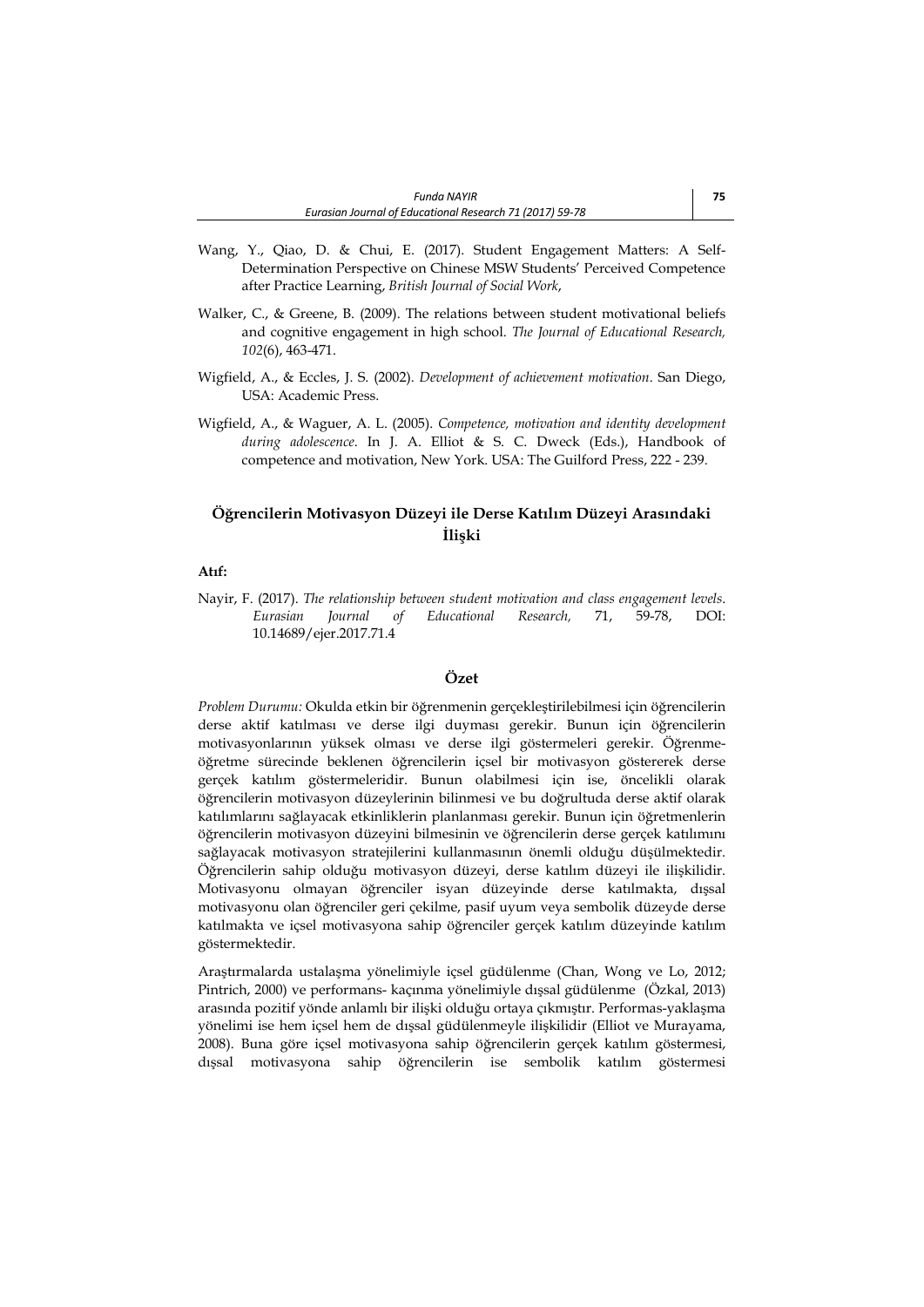gerekmektedir. Bu çalışmada Ryan ve Deci (2000) tarafından öne sürülen Öz Belirleme kuramıyla, Schelechty (2001) tarafından ortaya atılan öğrenci katılım düzeyleri temel alınarak öğrencilerin katılım düzeyleri ile motivasyon düzeyleri arasındaki ilişki ortaya çıkarılmaya çalışılmıştır. İçsel ve dışsal motivasyon araçlarının nasıl kullanılacağının ve bunun öğrencinin derse katılımı ile ilişkisinin bilinmesi öğrencilere destekleyici bir öğrenme ortamı oluşturulmasında yardımcı olacaktır (Marsh, 2000).

*Araştırmanın Amacı:* Bu çalışmanın amacı lise öğrencilerinin derse katılım düzeyleri ile motivasyon düzeyleri arasındaki ilişkiyi incelemektir. Bu doğrultuda aşağıdaki sorulara yanıt aranmıştır.

1. Öğrencilerin motivasyon düzeyi ustalaşma yönelimi, performan-yaklaşma yönelimi ve performans kaçınma yönelimi boyutlarında nasıldır?

2. Öğrencilerin motivasyon düzeyi cinsiyet, sınıf düzeyi, ve okul türüne göre farklılık göstermekte midir?

3. Öğrencilerin motivasyon düzeyi ile derse katılım düzeyleri arasında anlamlı bir ilişki var mıdır?

*Yöntem:* İlişkisel araştırma modelinde olan bu araştırmada lise öğrencilerinin motivasyon düzeyi ile derse katılım düzeyleri arasındaki ilişki ortaya çıkarılmaya çalışılmıştır. Araştırmanın evrenini Ankara İl merkezinde bulunan liselerde öğrenim gören lise öğrencileri oluşturmaktadır. Evrene ulaşmak zor olduğundan örneklem alma yoluna gidilmiştir. Basit tesadüfi örnekleme kullanılarak Ankara İli'nde merkezde öğrenim gören 500 lise öğrenciye ölçek uygulanmıştır. Dönen ölçeklerden 322'si uygulamaya alınmıştır. Öğrencilerin motivasyon düzeylerini belirlemek amacıyla ise Midgley ve arkadaşları (2000) tarafından geliştirilen Adaptif Öğrenme Ölçeği (AÖÖ) Türkçe'ye uyarlanarak kullanılmıştır. 14 maddeden oluşan adaptif öğrenme ölçeği 5 dereceli likert tipi bir ölçektir. Ölçek, "ustalaşma yönelimli", "performans-yaklaşma yönelimli" ve "performans-kaçınma yönelimli" olmak üzere üç faktörden oluşmaktadır. Ölçek uyarlama sürecinde geleneksel yaklaşım benimsenmiştir. Verilerin analizinde betimsel istatistikler, aritmetik ortalama ve standart sapma kullanılmıştır. Öğrenci görüşleri arasında anlamlı fark olup olmadığını belirlemek amacıyla t testi, ANOVA kullanılmıştır. Son olarak öğrencilerin derse katlım düzeyleri ile motivasyon düzeyleri arasındaki ilişkiyi belirlemek amacıyla korelasyon analizi ve bu ilişkinin hangi değişkenler tarafından yordandığını ortaya çıkarmak amacıyla da regresyon analizi kullanılmıştır. Regresyon analizi stepwise yöntemi kullanılarak yapılmıştır.

*Bulgular:* Öğrencilerin öğrenme yönelimleri incelendiğinde en çok ustalaşma yönelimli öğrenmeyi benimsedikleri, bunu sırasıyla performans-kaçınma yönelimli ve performans-yaklaşma yönelimli öğrenmenin izlediği görülmektedir. Öğrenciler ustalaşma yönelimli öğrenme ve performans-kaçınma yönelimli öğrenme boyutundaki maddeleri "genellikle doğru", ve performans-yaklaşma yönelimli öğrenme boyutundaki maddeleri ise " az doğru" bulmaktadır.